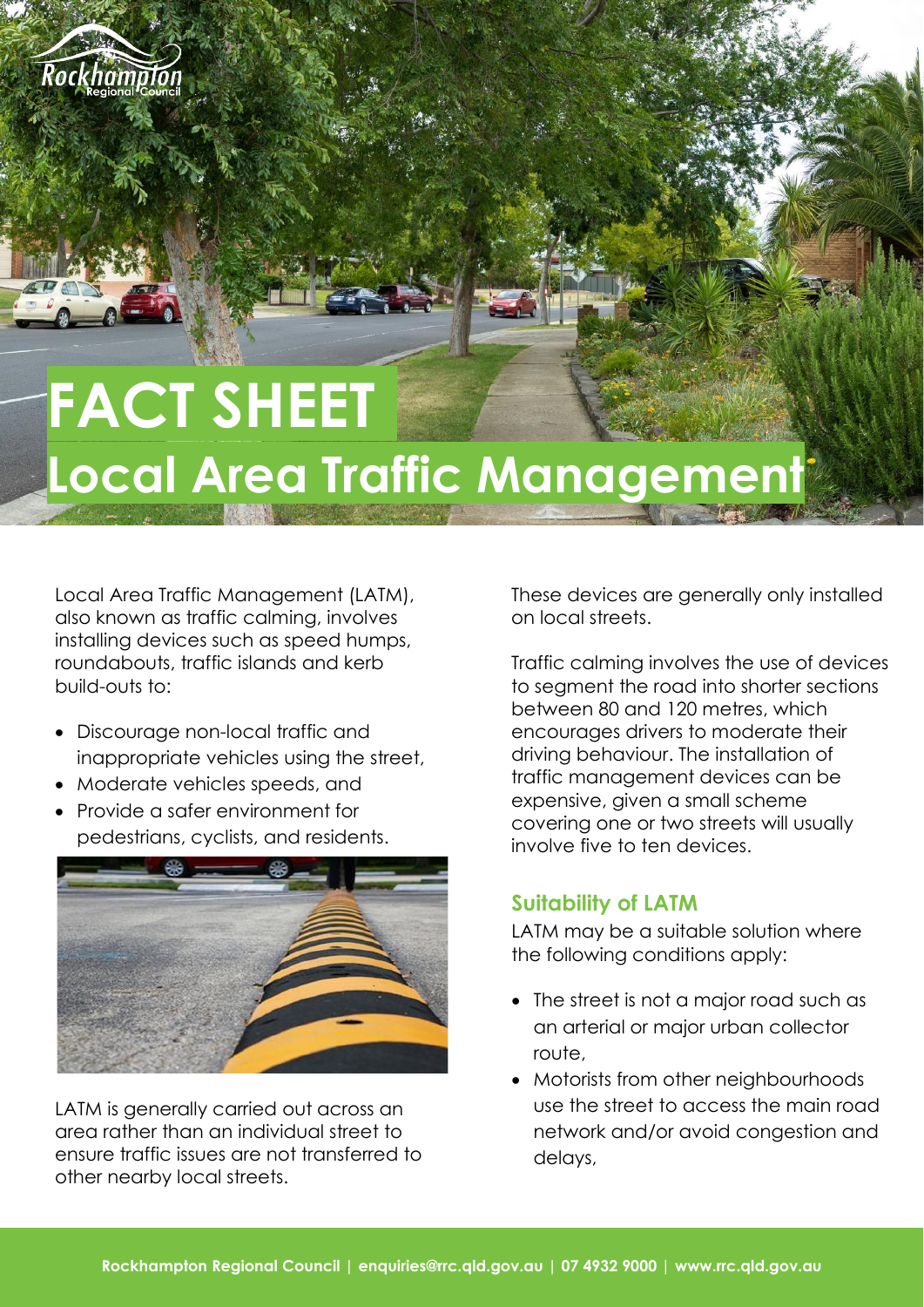- The street has no regular bus service or facilities which create parking needs (e.g. schools and hospitals),
- The street does not link to an industrial estate,
- The street is relatively flat, and
- Not related to isolated hooning
- LATM scheme has majority of support from the local community

## **Possible Impacts of LATM**

LATM results in changes to a street which may have the following impacts on the neighbourhood:

- Increased noise levels from excessive acceleration and deceleration,
- Increased travel time for drivers and frustration for frontage owners,
- Potential attraction for 'hooning' and aggressive driver behaviour,
- Devices and associated signage may be visually unappealing to some residents, and be placed in front of your property,
- Possible restricted access to properties adjacent to devices,
- Introduction of street lighting to illuminate the device.

# **Limitations and Expectations**

While a suitable LATM scheme has its benefits, it is not the solution to all local traffic problems and cannot:

- Remove all through traffic and ratrunning,
- Completely eliminate speeding and other hoon-like behaviour,
- Prevent all accidents, and
- Solve parking problems.

## **Progression of LATM Projects**

LATM projects may not progress as quickly as expected. Some reasons may be because:

- Traffic counts do not show volumes that are more than the expected use of the local street/area,
- The community does not agree on the proposal or positioning of devices in the street, and
- Funding is not supported in the current budget and the project is subject to consideration in future budgets and work program.

It is required that at least 75% of residents in the LATM scheme area support the installation of the devices. Before submitting a request to Council, you should talk to your neighbours to gauge resident support for LATM implementation.